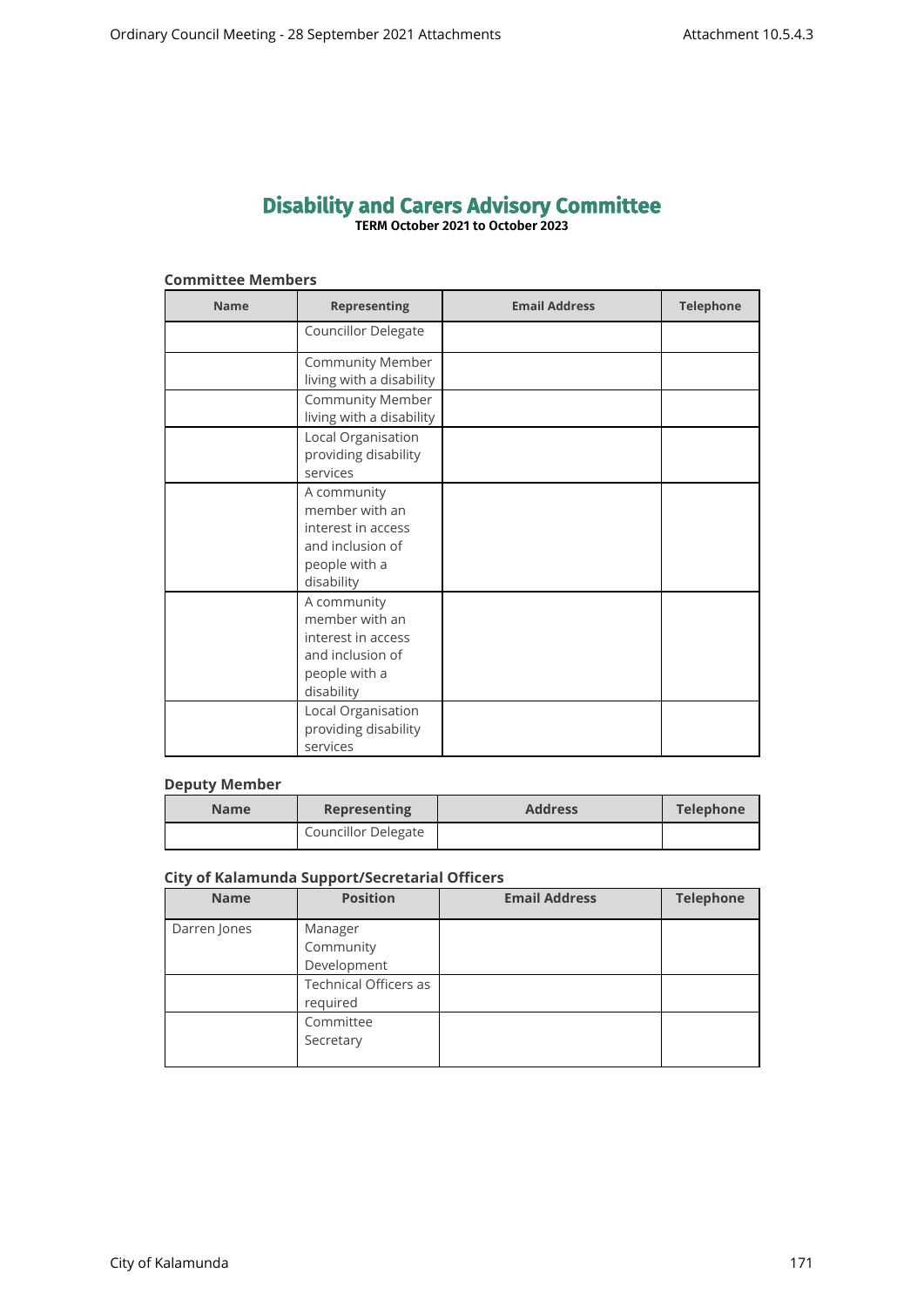# **DISABILITY AND CARERS ADVISORY COMMITTEE**

**Terms of Reference September 2021**

## **1. Name**

The name of the Committee shall be the *Disability and Carers Advisory Committee.*

# **2. Purpose**

To advise and make recommendations to Council, on a range of strategic issues which affect the quality of life of people with disability, their families and carers living in and visiting the City of Kalamunda.

# **3. Objectives**

To support the goals of being a community that cares for its frail, aged and people living with disability through:

- a. Considering provision of services, facilities and programs for people living with disability, their families and carers and visitors to the City of Kalamunda.
- b. Considering issues pertaining to the implementation of the Disability Access and Inclusion Plan (DAIP).
- c. Seeking to identify any opportunities to improve inclusion and reduce social isolation for all community members.
- d. Provide advice and recommendations to Council in respect to disability, disability services and improvement of access.

## **4. Councils Strategic Alignment**

*Kalamunda Advancing Strategic Community Plan to 2031* 

#### **Priority 1: Kalamunda Cares and Interacts**

**Objective 1.1** - To be a community that advocates, facilitates, and provides quality lifestyles choices.

*Strategy 1.1.2* - Empower, support and engage all of the community.

## **5. Membership**

## **a) Qualification to be a Member**

Appropriate skills, knowledge or interest in disability access and inclusion.

## **b) No. of Members**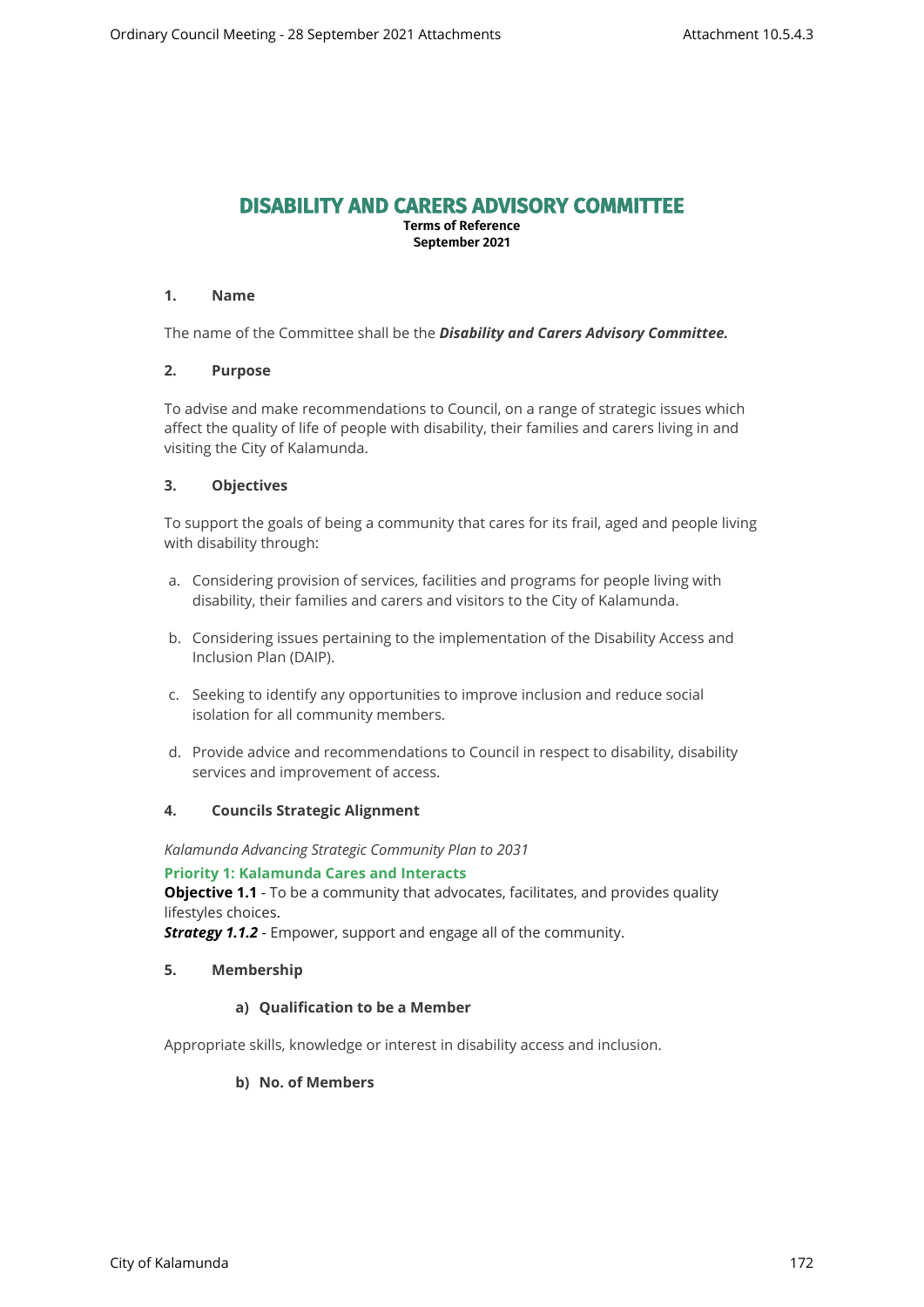A total membership of eight, appointed by Council and comprising: -

- i. One Councillor.
- ii. Up to five community representatives with a disability or who have experience and interest in access and inclusion of people with disability.
- iii. Up to two organisations providing services to people with disability.

## **c) Deputy Members**

Each committee shall have an appointed Deputy Councillors who is to attend meetings in the absence of the appointed Councillor.

#### **d) Term of Appointment**

Appointment is for up to two years and members are eligible for re-appointment following the Council Ordinary Election.

#### **e) Observers**

A request to attend a meeting as an observer will be approved at the discretion of the Presiding Member and the CEO.

Requests to attend as an observer should be provided to the CEO no less than two full working days prior to the meeting.

Observers:

- i. will not participate in the business of the committee.
- ii. will not be present when items of confidentiality are presented or discussed by the committee.

## **f) Resignation or Termination of Membership**

- i. Membership will be reviewed should a member miss three consecutive meetings without approved leave of absence and the Committee may choose to recommend to Council that the member is removed.
- ii. A committee member may resign from membership of the committee by giving the Chief Executive Officer or the committee's presiding member written notice of the resignation.

#### **6. Election of Presiding Member and Deputy Presiding Member**

The election of the Presiding Member and Deputy Presiding Member will be conducted in accordance with the provisions of the *Local Government Act 1995*.

# **7. Meetings**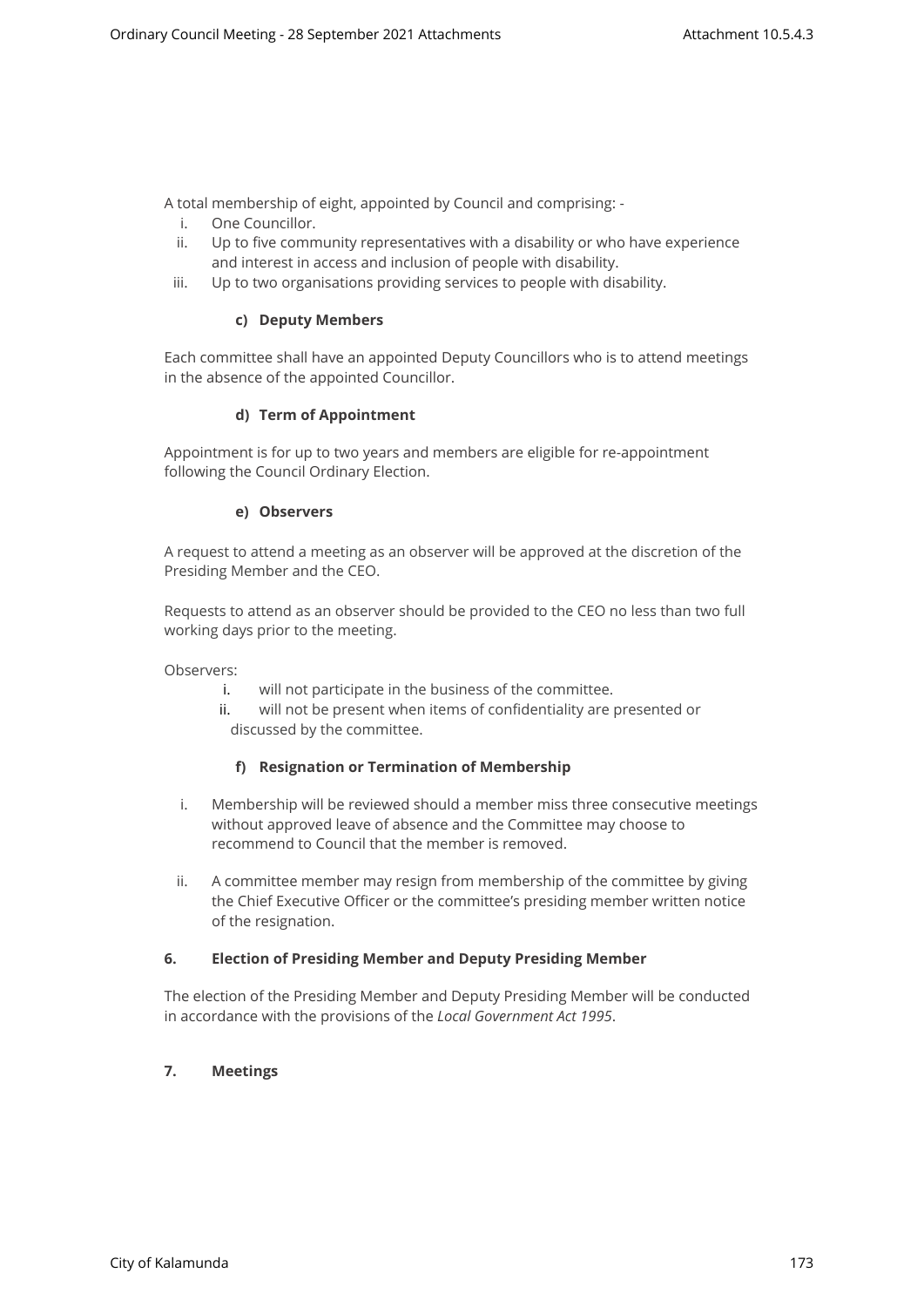## **a) Conduct of Meetings**

All meetings will be conducted in accordance with the provisions of the *Local Government Act 1995* and the City's Standing Orders Local Law and the City of Kalamunda Code of Conduct.

#### **b) Inductions**

All Members will be required to attend an induction which will be held prior to the first meeting of a committee following a Council election.

#### **c) Scheduling of Ordinary Meetings**

The Committee shall meet at least quarterly and can increase the frequency of meetings if required and in consultation with the City to ensure resources are available. Meetings should be held on a regular date and time to be determined by the committee.

#### **d) Special or Extra Meetings and Working Groups**

A Special or extra meeting can be called by: -

- i. A majority decision of the Committee
- ii. The presiding member of the Committee
- iii. By at least  $1/3^{rd}$  of the members of the committee

A Committee may also choose to form working groups from its membership or to second others with specific skills for undertaking specific tasks required by the Committee.

#### **e) Quorum**

A quorum shall consist of at least one half of the appointed members.

## **f) Disclosure of Interests**

All Committee Members are required to disclose any financial, proximity or impartiality interests they may have in any matter to be discussed at the meeting.

## **g) Voting**

Each appointed member present shall have one (1) vote. In the event of a tied vote, the Presiding Member is to cast a second vote.

City of Kalamunda Officers supporting the Committee do not have voting rights.

## **h) Agendas and Minutes**